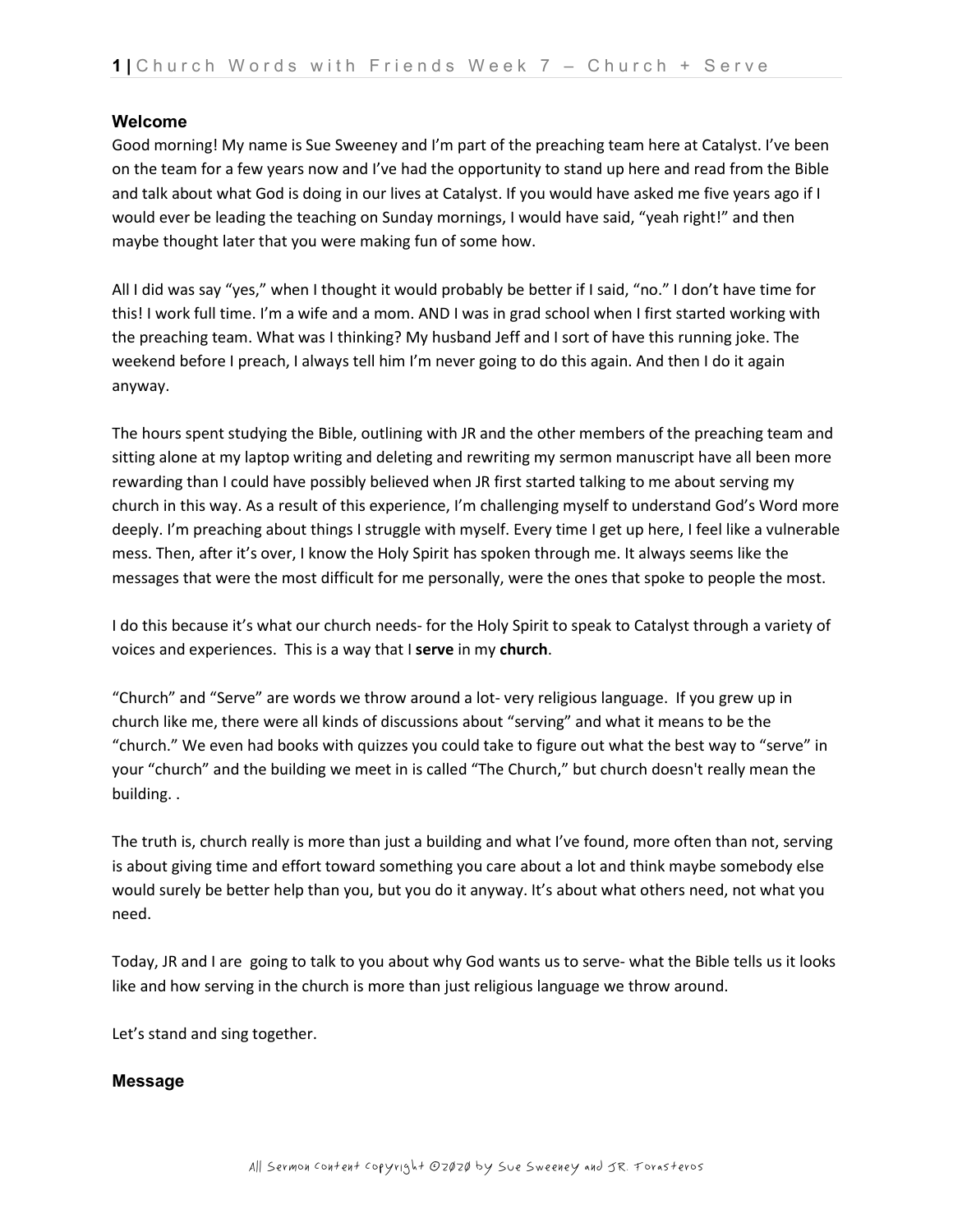This is the season of Epiphany, when we celebrate that the God who came to us at Christmas is not only for us, but for the whole world. This year, our Epiphany series is called "Church Words with Friends". We're going to be exploring some of those words Christians use that can be confusing. Maybe they're words like "Gospel" that are unique to Christianity. Or words like "grace" or "blessed" that pretty much everyone uses, but no one is exactly sure what they're supposed to mean. Our goal is to understand our faith better so that we can be better conversation partners with our friends and neighbors outside the Church.

And since friends are so nice, we've done two words each week. By learning these 'church words' together, we'll uncover new dimensions to our faith.

We began with God & Trinity, and discovered that when we say God is Trinity, we're saying God is most essentially self-giving love. God created us to join in giving ourselves in love to each other. Next, we talked about Gospel and Incarnation and saw that what makes Jesus worthy of our worship, what proves he is a god worth following, is that he demonstrates his love by becoming one of us, giving up his divine privileges and sacrificing himself for us. After that came Wrath and Atonement, and we saw that the cross isn't about God taking a Xanax or punishing Jesus instead of us. Rather, it's about God loving us enough to save us from ourselves.

Next, we explored the scandal of Grace and Blessed, and we saw that the life God saves us *for* is a life where we are present to God and to each other. After that, we looked at what we're saved *for* with two \$20 words, Salvation and Sanctification.

Last week, Debbie connected the three eternal virtues, Faith, Hope and Love, to help us see what a life of faith looks like.

And that brings us to today, our final installment of this series. We're ending with a look at who we are together, with a word that probably all of us has already said at least a couple of times today:

## Church.

What does 'church' mean? Well, most of us will point to this building, at least at first. It's the obvious first move when we say, "Let's get ready for church," or "We're going to church."

Church is a building.

If we think even for a couple of moments, we move pretty quickly past the church-is-building idea. After all, if you showed up to an empty building, you wouldn't say, "Church is fine." You'd go, "uh oh… is it Saturday? What's going on?" Because church is more than the building. It's an organization made of people.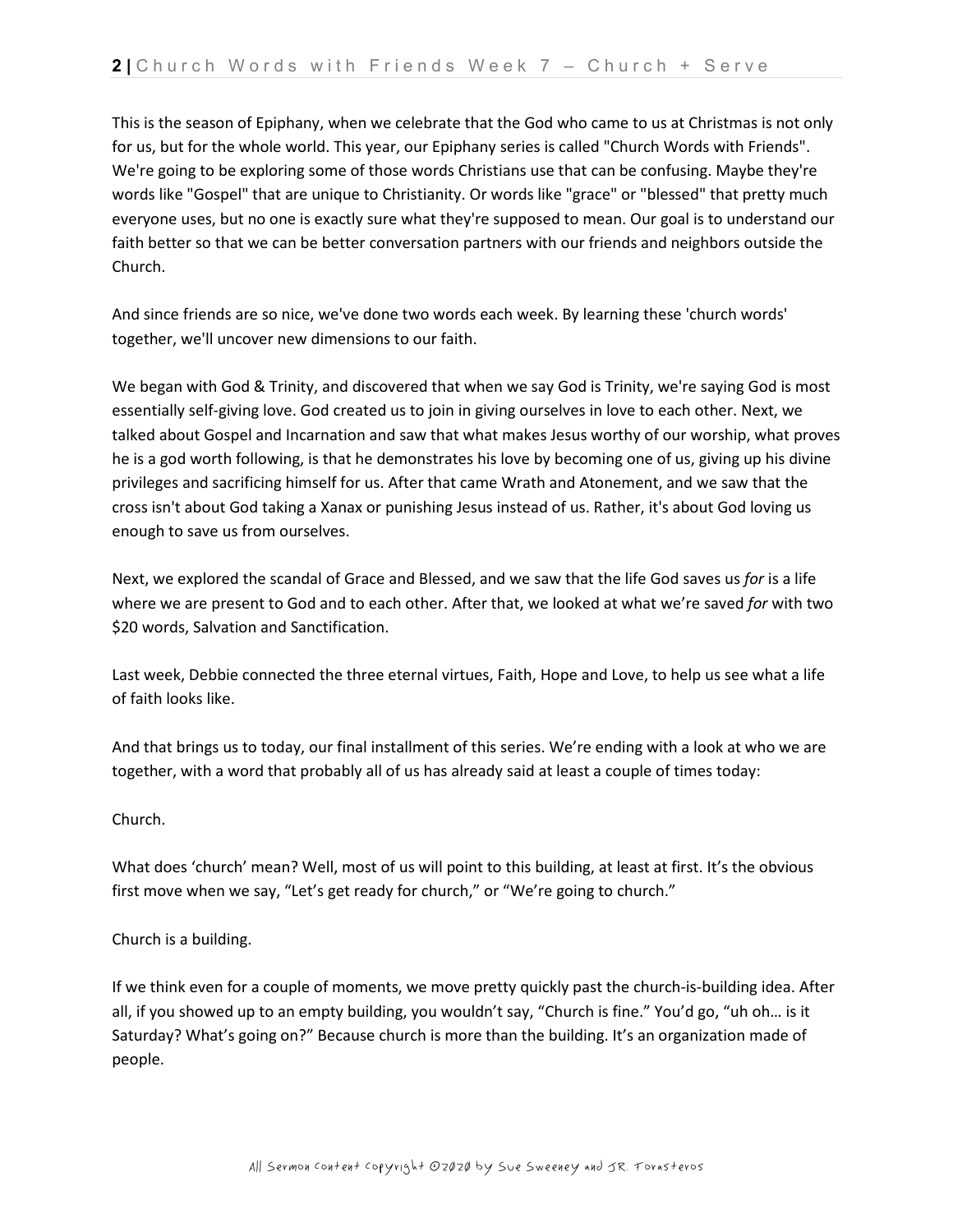But most of us don't push this far enough. Because most of us, though we get 'church-as-org-', think of the other kinds of organizations we know. We might compare church to a corporation, a top-down organization with the pastor at the top, sort of like a CEO, other leaders who are like a board of directors or VPs.

[Scripture Slide 1] Church is actually better than that. Turn with us to Matthew 16. This is the place where Jesus himself establishes the Church, so it's a good place to begin our investigation. (It's so good, you've heard this before if you've been around Catalyst - this is key to understanding what we're about here.)

So here is Jesus, quizzing his disciples on whether or not they've figured out he's the Messiah yet:

Jesus asked them, "But who do you say I am?"

Simon Peter answered, "You are the Messiah, the Son of the living God."

Jesus replied, "You are blessed, Simon son of John, because my Father in heaven has revealed this to you. You did not learn this from any human being. Now I say to you that you are Peter (which means 'rock'), and upon this rock I will build my church, and all the powers of hell will not conquer it. -- Matthew 16:15-18

There's so much good stuff here, but hang out on Jesus' response to Peter: "You are the rock, and on this rock I will build my CHURCH."

There's our word. The Greek there is the word *ekklesia*, and it's a word the Greeks used to talk about public assemblies - the word literally means "the called-out ones". So the idea is that an ekklesia is a specific group of people called out of the larger sea of people. They're called for a particular task. So, like a senate gathering.

Or, my favorite example, a PTA.

What is a PTA? It's a group of parents that meet together, usually in the school's gym, to support the school.

Again, it's pretty obvious the PTA isn't a building - they're meeting in the school, which is primarily used for education of children. And let's say the gym's in use that night so they meet at the community center - they're still the PTA, even though they're not in the "right" building.

Or, let's say the gym's in use for the championship basketball game, and all the parents and teachers are there, in the gym, for the game.

You wouldn't in a million years call that a PTA meeting, even though all the right people are in the right building.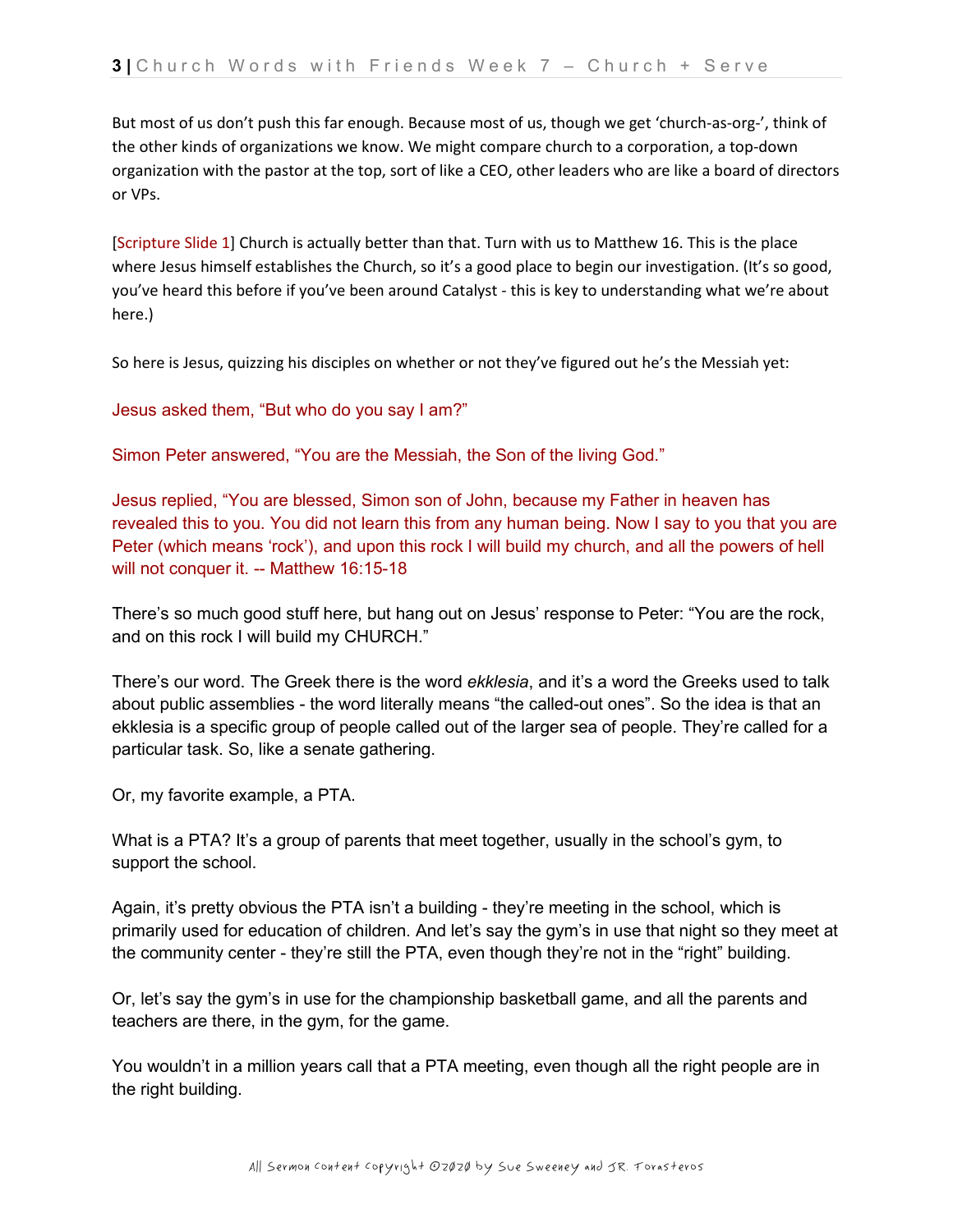Because they're there to watch a basketball game and scream their heads off.

What makes an *ekklesia* is a group of people called together around a common cause.

A church isn't a building. And a church isn't a leader. A church is all of us, called together around our common cause - proclaiming that we follow Jesus as God's chosen one.

So, that brings us to the word SERVE. It's another word we throw around a lot and it has a context outside of the church as well. Maybe in your workplace, you hear about "servant leadership." Maybe you've seen this image like this before in a meeting led by the big boss. I know I have.



It's a nice idea. Things like this can definitely become cliche- just lip service without any meaningful action. For example, you know the big boss really has no idea what it is you do all day at work and if they knew what it was and had do it, they probably wouldn't want to do it either.

But, there are times when it's used sincerely. I once had a boss who was truly a servant leader. For her, there was never any task too small or "beneath her." If it needed to get done and she could do it, she would do it. Even if it meant moving office furniture herself when the warehouse couldn't come out or staying late to run the copy machine. This is what REAL servant leadership looks like. It's about being close enough to the work that needs to be done to know what people actually need help with.

What distinguishes what God truly means by "serving" from what we sometimes see as selfishness, thinly guised as "serving others" is not just about having "good intentions." It's not about what "I" want to do as a service, it's about finding out what people really need.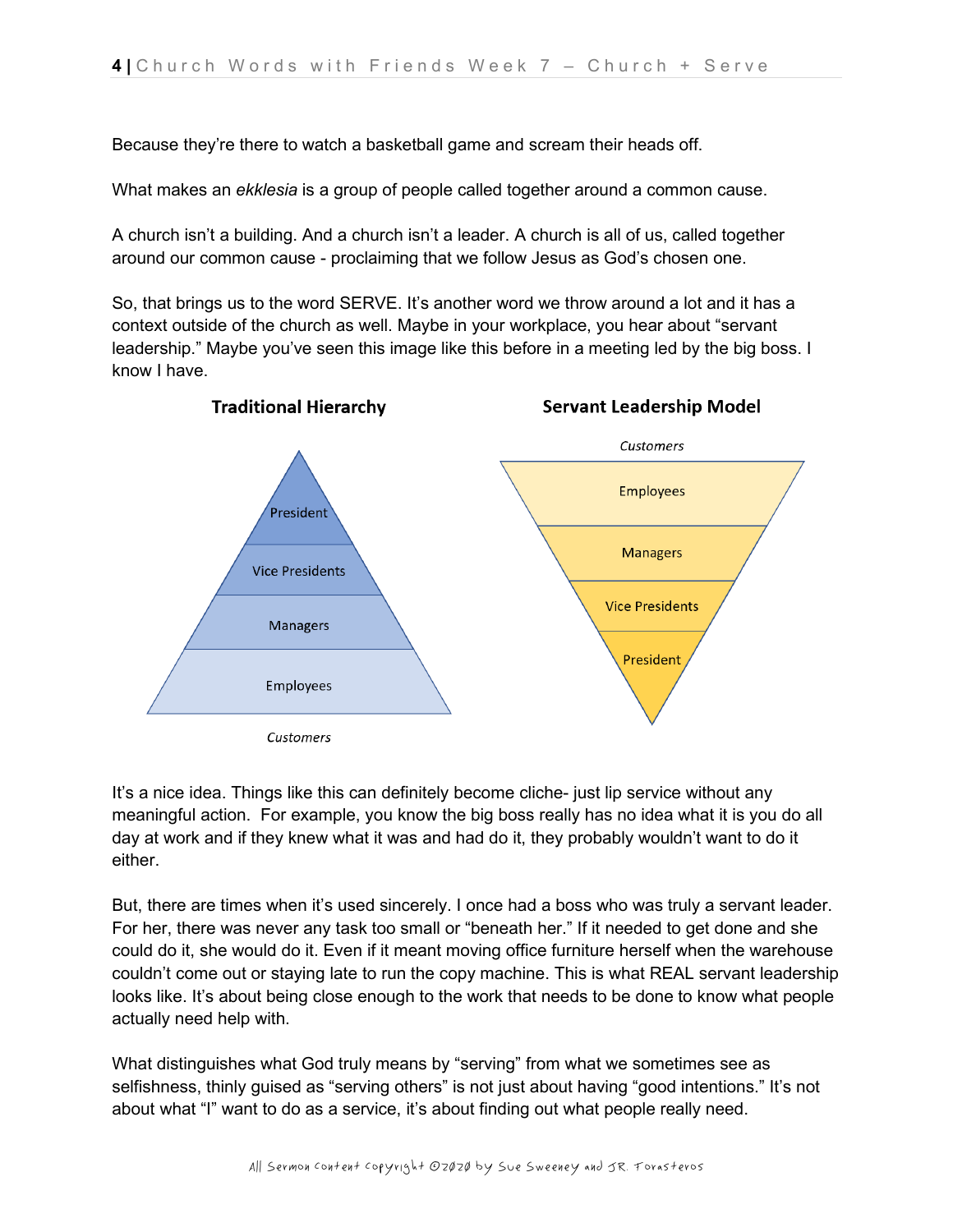[Scripture Slide 2] Turn in your bibles or tap in your Bible app to Matthew 20:28.

Here, we see the best example in the person of Jesus. Even though Jesus was a king, even though he had the power of God, he spent his time serving others instead of being served by others.

What was his service to others? He worked miracles. He fed the multitudes with seven loaves of bread and some fish. He instantly made the blind see and the lame walk. He did a lot of great things, but he also did a lot of small, simple things too- things that made a big difference.

Even the Son of Man came not to be served but to serve others and to give his life as a ransom for many." -- Matthew 20:28

He already had everything he needed to serve others. Ultimately, Jesus did for us only what he could do. He died to give us new life.

Maybe in our lifetimes, we won't be able to turn the water into chardonnay or manage to feed the hungry multitudes with just one bag of fish sandwiches. But, there is something we can easily do that Jesus did. He was aware of others around him. He took the time to sit by the outcast women at the well, to visit the sick, and to talk to those who it wasn't considered "appropriate" to talk to. We can do this too, through the church.

When we think of church as a corporation, with the pastor-as-ceo, top-down model that comes perhaps more naturally to our minds, we end up with churches where the vast majority of us are pretty passive. It's the pastor, or maybe the pastor and leadership or staff, who do most of the ministry, the work.

But according to the church leaders of the first churches, that's not how churches worked at all. Take this instruction from the author of Ephesians:

Now these are the gifts Christ gave to the church: the apostles, the prophets, the evangelists, and the pastors and teachers. Their responsibility is to equip God's people to do his work and build up the church, the body of Christ. -- Ephesians 4:11-12

Pastors and teachers? Our job is to equip the whole church to do the work.

Pastors don't *do* the work (or, rather, we don't do it alone). Instead, we spend our time trying to make sure you have what you need to do the work.

And that word "work" there in verse 12? It's the word we translate "minister". In other words, pastors aren't the only ministers. If you belong to Jesus, you're a minister. We're all ministers because Jesus invites us all to serve - the same way Jesus serves us.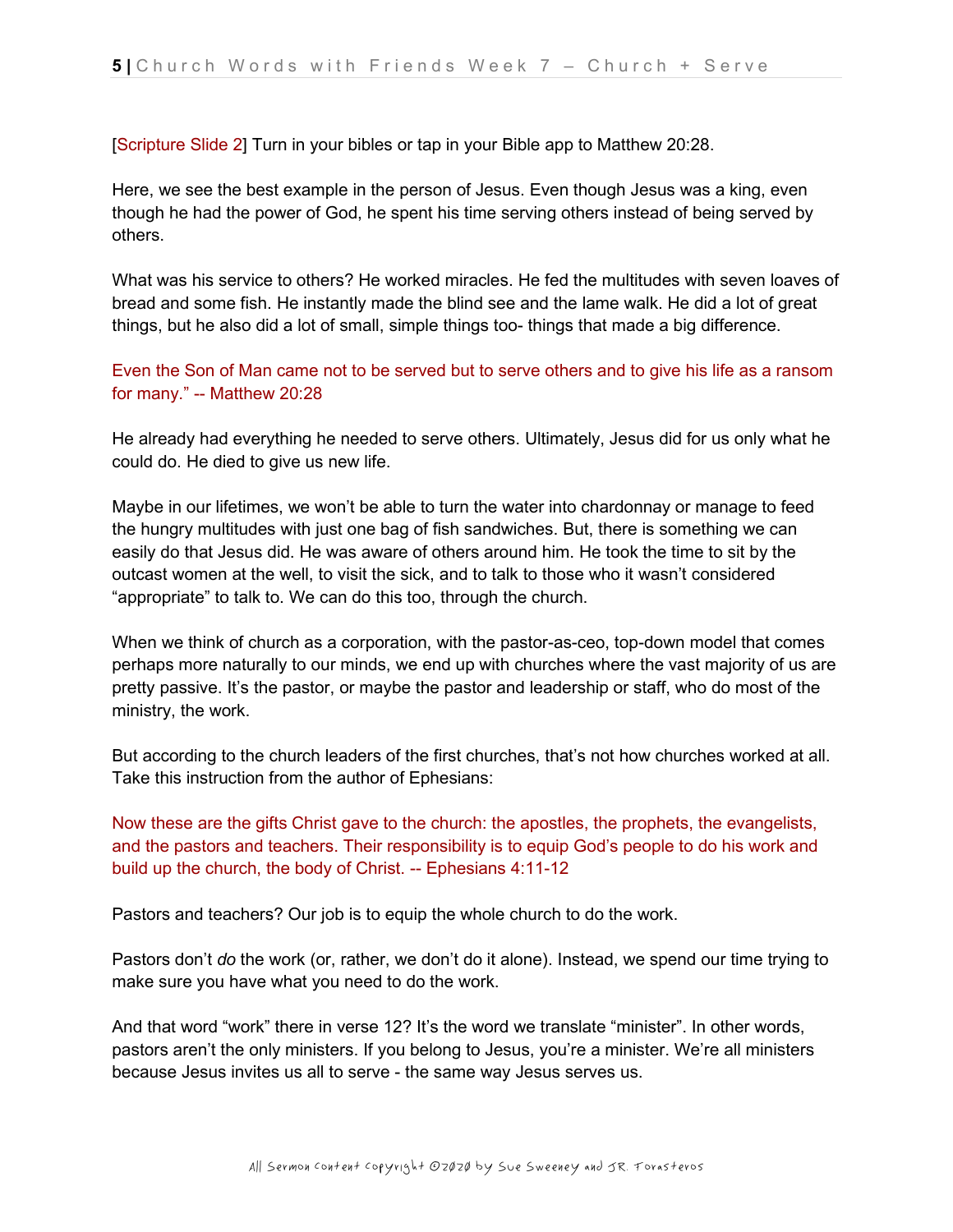So,what does that look like? Should we start running some outside projects. Let's run a food pantry out of here, or a medical clinic. That sounds awesome! But who has time to run a whole non-profit organization on top of working and taking care of friends and family?

We're not saying this morning that you shouldn't open up a non profit. It's not about going to do "extra stuff." We must be awake to what God has prepared.

This is why Catalyst has adopted the pilgrimage model of serving. We don't reinvent the wheel; we look for where God is at work and we join in. (Life Message, Mosque friends, Trunk or Treat, etc)

But what does that look like in our individual lives? To be a minister yourself means you recognize that God is already at work right where you are, preparing ways for you to serve. So you listen, and respond.

It's about taking a few moments to check in on someone who is going through a hard time. It's offering a bed and a meal. Or you have that quiet insistence inside you every time you interact with that person in the coffee shop or cubicle or the customer you deal with regularly.

But how do I figure out what God is calling me to do?

It's counterintuitive, but one thing God uses is actually what makes us mad. It's true! Often the things that trigger real, righteous injustice in us are the things that God wants us to lean into. You know as well as I do that there's way too much injustice in the world big and small to be equally bothered by everything. And that's okay. Find the problems that really burn you and lean into those things.

(And of course we have to be careful we're not reacting out of hurt, trauma, bias or other things that produce unrighteous anger.) But, do you get really angry when you see someone left out or excluded? That probably means you have a special calling to hospitality. Are you frustrated by people who don't take faith seriously? You might have a special calling to encouragement or prayer. Are there certain justice issues that get you really fired up? Maybe God is calling you specifically to get involved in those.

What makes us angry is a good clue to understanding our passions - you don't get too worked up about what you don't care about. Our passions can guide us to our gifts.

[Scripture Slide 3] This is an opportunity for us to be intentional about what God is calling us to do. Turn or tap over to 1 Peter 4. We're going to read verses 7b-11a.

The good news is, we may not think we have any spiritual gifts, but we do. We may not think we have anything particularly special to offer the world, but God's Word tells us otherwise. We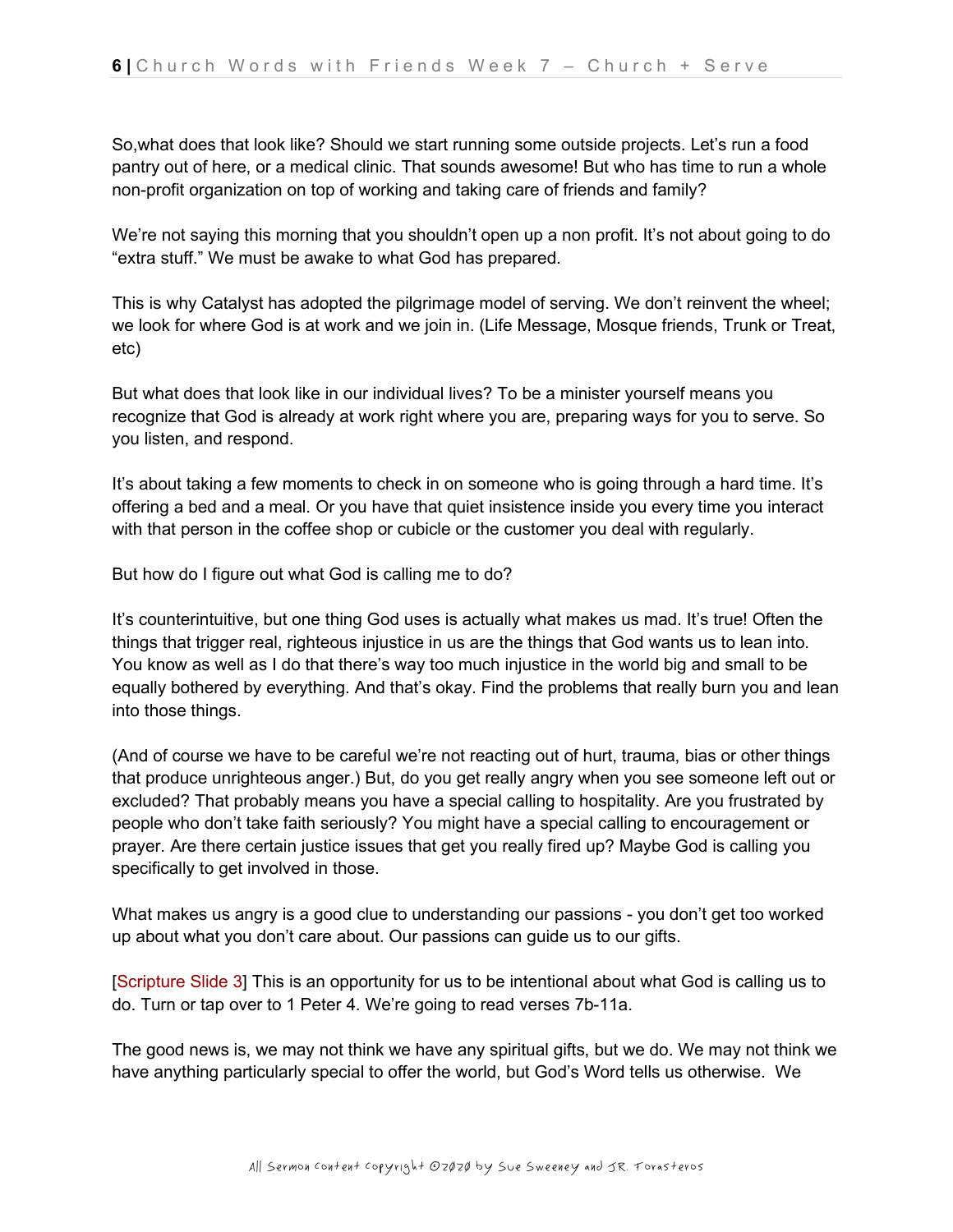have everything we need to get started, we just have to say "yes" when the world tells us to say "no."

Let's read together,

Be earnest and disciplined in your prayers. Most important of all, continue to show deep love for each other, for love covers a multitude of sins. Cheerfully share your home with those who need a meal or a place to stay.

God has given each of you a gift from his great variety of spiritual gifts. Use them well to serve one another. Do you have the gift of speaking? Then speak as though God himself were speaking through you. Do you have the gift of helping others? Do it with all the strength and energy that God supplies. Then everything you do will bring glory to God through Jesus Christ. - - 1 Peter 4:7b-11a

JR, you talked earlier about how the church is not just a building, but the Greek word is *ekklesia*, We are people coming together around a common cause- the people of God. And we are supplied with strength and energy to serve. We have everything we need already, we just need to share it cheerfully and with love. This is what we do on Sunday mornings. We come together, to share what we have with one another. To do it with so much love.

Friends, we are all the church. You and I, gathered here together to celebrate our lord, Jesus. We don't stop being the Church when we leave this building. And that means we have the opportunity every single day to show the world who Jesus is.

We do that by serving, the same way Jesus serves us.

Our C-Groups are doing monthly serves - that's a good place to begin. And we have some regular all-church opportunities like the Trunk or Treat and our Thanksgiving and Christmas projects. But our hope is that you're not waiting for the organization to schedule times for you to serve.

Because God is filling your everyday, ordinary life with opportunities to show all kinds of people the generous, self-giving love you've learned from God.

## **Communion + Examen**

[Communion Slide] We can only imitate what we have received.

- 1. Asdf
- 2. When next week will you be open to being aware of the needs of others around you?
- 3. Asdf
- 4. Asdf